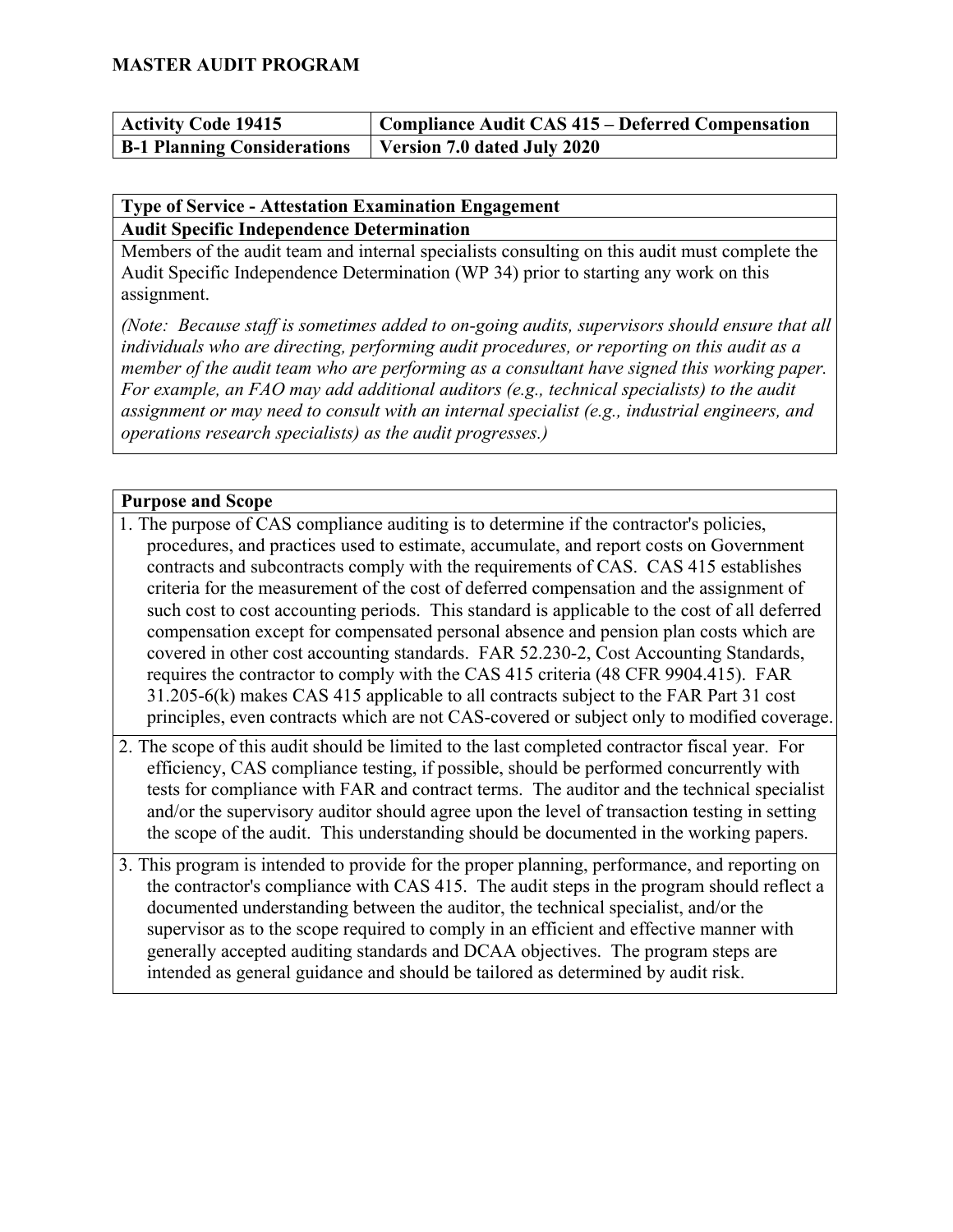#### **Other Planning Considerations**

- 1. Before beginning any CAS compliance audit, the auditor should first determine the contractor is subject to the CAS coverage. If the standard is not applicable to the contractor, the audit should be cancelled.
- 2. Materiality (see 48 CFR 9903.305) and audit risk assessment are integral parts of the planning process and should be considered in developing the extent of CAS compliance tests.
- 3. Determine if the contractor has deferred compensation claimed or proposed and its impact on Government contracts. Also, consider whether the contractor's costs are categorized properly as pension costs (subject to CAS 412/413) versus deferred compensation costs (subject to CAS 415). For a plan to be a pension plan, the official plan documents must offer the plan participants: (i) benefit payments for life or (ii) benefits that are payable for life at the option of the participants. All Employee Stock Ownership Plans (ESOPs) are subject to CAS 415, regardless of whether the plan meets the definition of a pension plan (CAS 415.20(b)(2) and CAS 412.20(b)).
- 4. Once it is determined CAS 415 is applicable, the auditor should assess which provisions of the standard are significant to the contractor, assess control risk, and the results of relevant other audits (e.g., results of prior compliance audits, Disclosure Statement revisions, etc.).
- 5. Determine if the contractor or its corporate/home office controls the deferred compensation costs (i.e., controls the measurement and assignment of costs to cost accounting periods). If the contractor's recorded costs represent an allocation of costs from the corporate and/or home office, determine if an assist audit is needed. Do not issue a CAS compliance audit report at the segment level for costs that are controlled by the segment's corporate/home office.
- 6. The decision not to test whether the contractor is complying with specific provisions of the standard should be documented.
- 7. Prior to commencing the audit, review Agency guidance that may impact the audit and adjust the scope and procedures appropriately.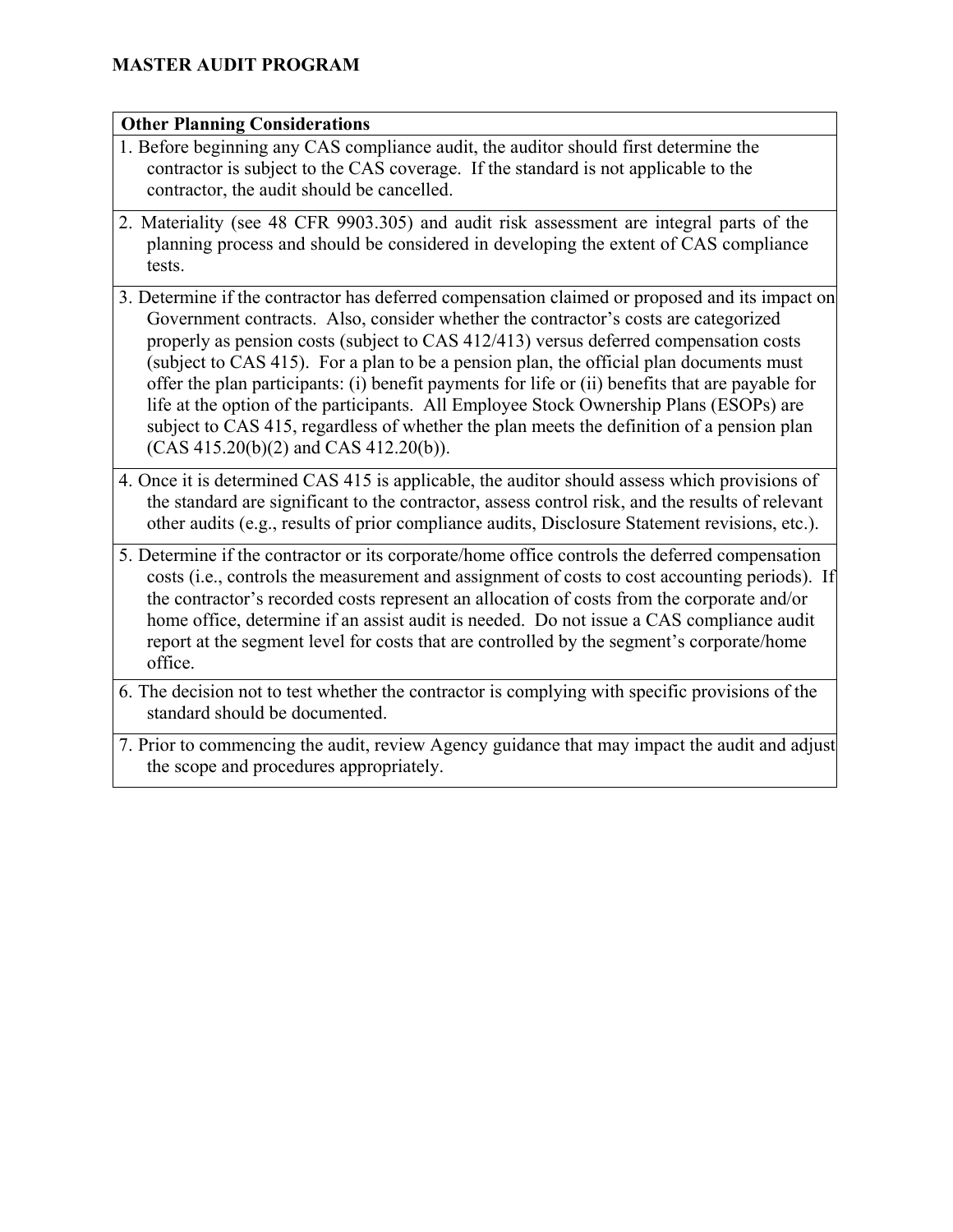| <b>B-1 Preliminary Steps</b>                                                                                                                                                                                                                                                                                                                                                                                                                             | <b>WP Reference</b> |
|----------------------------------------------------------------------------------------------------------------------------------------------------------------------------------------------------------------------------------------------------------------------------------------------------------------------------------------------------------------------------------------------------------------------------------------------------------|---------------------|
| Version 7.0 dated July 2020                                                                                                                                                                                                                                                                                                                                                                                                                              |                     |
| 1. Research and Planning                                                                                                                                                                                                                                                                                                                                                                                                                                 |                     |
| a. Read and become familiar with the criteria in CAS 415. Identify any<br>changes in the CAS 415 standard since the last examination.                                                                                                                                                                                                                                                                                                                    |                     |
| b. Determine if the contractor has any deferred compensation. Ascertain if<br>the contractor completed Part VII of its disclosure statement. Evaluate<br>the contractor's incurred cost submissions, forward pricing proposals,<br>and/or financial statements to determine if deferred compensation is<br>included.                                                                                                                                     |                     |
| c. Evaluate Part VII of the contractor's Disclosure Statement and related<br>policies and procedures to become familiar with the disclosed<br>accounting practices.                                                                                                                                                                                                                                                                                      |                     |
| d. Determine if the contractor's accounting system has remained unchanged<br>since the last CAS 415 compliance audit. If changes have occurred,<br>adjust audit scope accordingly.                                                                                                                                                                                                                                                                       |                     |
| e. Evaluate recent forward pricing or incurred cost proposals to determine<br>whether total costs subject to CAS 415 are material. Consider<br>contractor's sales mix (i.e., CAS-covered Government contracts vs.<br>non-CAS-covered and commercial). Materiality should be a<br>consideration only in determining the extent of substantive testing.                                                                                                    |                     |
| f. Examine other FAO permanent file data (e.g., relevant audit leads) and<br>prior relevant audit work packages to determine what data are available,<br>what audit steps were done in the past, and the results from those steps.<br>This will identify areas of high risk and/or areas where limited or no<br>compliance testing is necessary. Document results.                                                                                       |                     |
| g. Review permanent file to determine if previous audits included findings<br>and recommendations that impact the subject matter. If there were<br>findings material to the subject matter, document this information in the<br>risk assessment and perform the following procedures:                                                                                                                                                                    |                     |
| (1) Ask contractor management if corrective actions were taken to<br>address findings and recommendations reported in previous DCAA<br>audits (e.g., questioned costs, business system deficiencies, CAS<br>audits) that are relevant to the subject matter of audit. If yes, have<br>contractor explain corrective actions taken and determine if<br>additional audit procedures should be included in the fieldwork to<br>test the corrective actions. |                     |
| (2) Document the results of the inquiry and the impact of the corrective<br>actions to the subject matter.                                                                                                                                                                                                                                                                                                                                               |                     |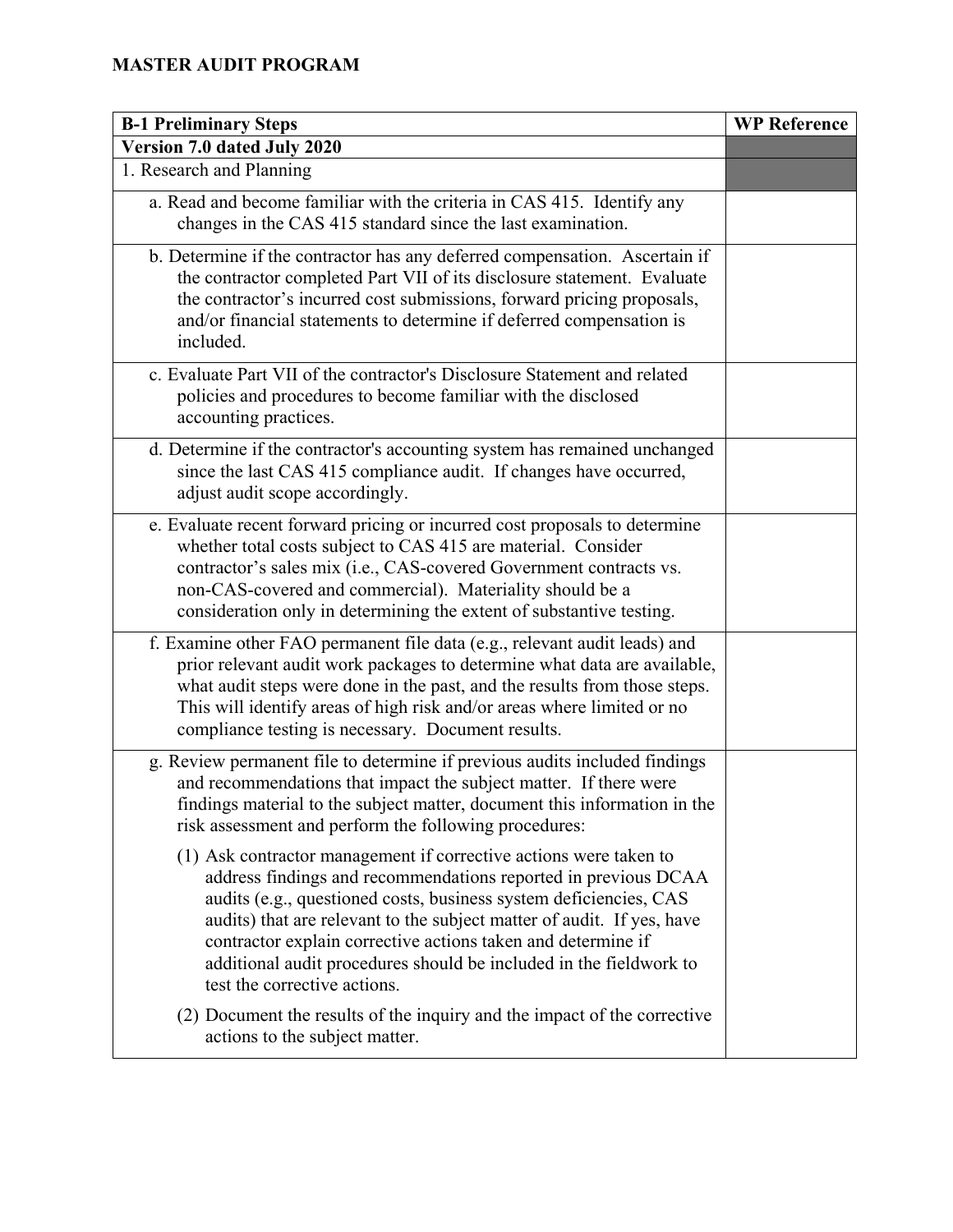| <b>B-1 Preliminary Steps</b>                                                                                                                                                                                                                                                                                                                                    | <b>WP Reference</b> |
|-----------------------------------------------------------------------------------------------------------------------------------------------------------------------------------------------------------------------------------------------------------------------------------------------------------------------------------------------------------------|---------------------|
| h. Review permanent file to determine if the contractor has previously<br>provided other studies or audits (e.g., summary listing of internal audits<br>or external audit reports) that directly relate to the subject matter. If<br>there are no other studies or audits, document that information in the<br>working papers and perform the procedures below. |                     |
| (1) Ask contractor management if internal audits were performed. If<br>yes, request contractor provide a summary listing of the internal<br>audits that would assist us in understanding and evaluating the<br>efficacy of the internal controls relevant to the subject matter of the<br>audit.                                                                |                     |
| (2) If the review of the perm file or the contractor identifies relevant<br>internal audits:                                                                                                                                                                                                                                                                    |                     |
| Determine if access to these reports is necessary to complete the<br>evaluation of the relevant internal controls to support the risk<br>assessment or audit procedures related to the subject matter of<br>the audit. There must be a nexus between the internal audit<br>reports and the scope of this specific assignment.                                   |                     |
| Document the results of the determination in writing.<br>$\bullet$                                                                                                                                                                                                                                                                                              |                     |
| If assignment is at a major contractor location, coordinate with<br>٠<br>the CAD or FAO point of contact (POC) for internal audit<br>reports to request the contractor provide access to the reports.                                                                                                                                                           |                     |
| If assignment is at a non-major contractor and the FAO does not<br>٠<br>have a designated POC, the auditor should request the contractor<br>provide access to the internal audit reports.                                                                                                                                                                       |                     |
| The request should include information on how the internal audit<br>٠<br>report is relevant to the DCAA audit. Place a copy of the<br>request in the assignment administrative working papers.                                                                                                                                                                  |                     |
| (3) If the review of the perm file or the contractor identifies relevant<br>other audits or studies:                                                                                                                                                                                                                                                            |                     |
| Obtain publicly available information for the relevant other<br>Government agency audits (e.g., websites for DoD IG or other<br>IGs, service audit agencies, etc.).                                                                                                                                                                                             |                     |
| Make appropriate adjustments to your risk assessment and<br>٠<br>planned procedures based on the reported findings.                                                                                                                                                                                                                                             |                     |
| (4) Document the results of the inquiries including the response<br>received from the contractor for any request for access to internal<br>audit reports. (If access was not granted this should include the<br>contractor's rationale or justification for not granting access).                                                                               |                     |
| (3) Determine if additional audit procedures are needed to respond to<br>identified risk.                                                                                                                                                                                                                                                                       |                     |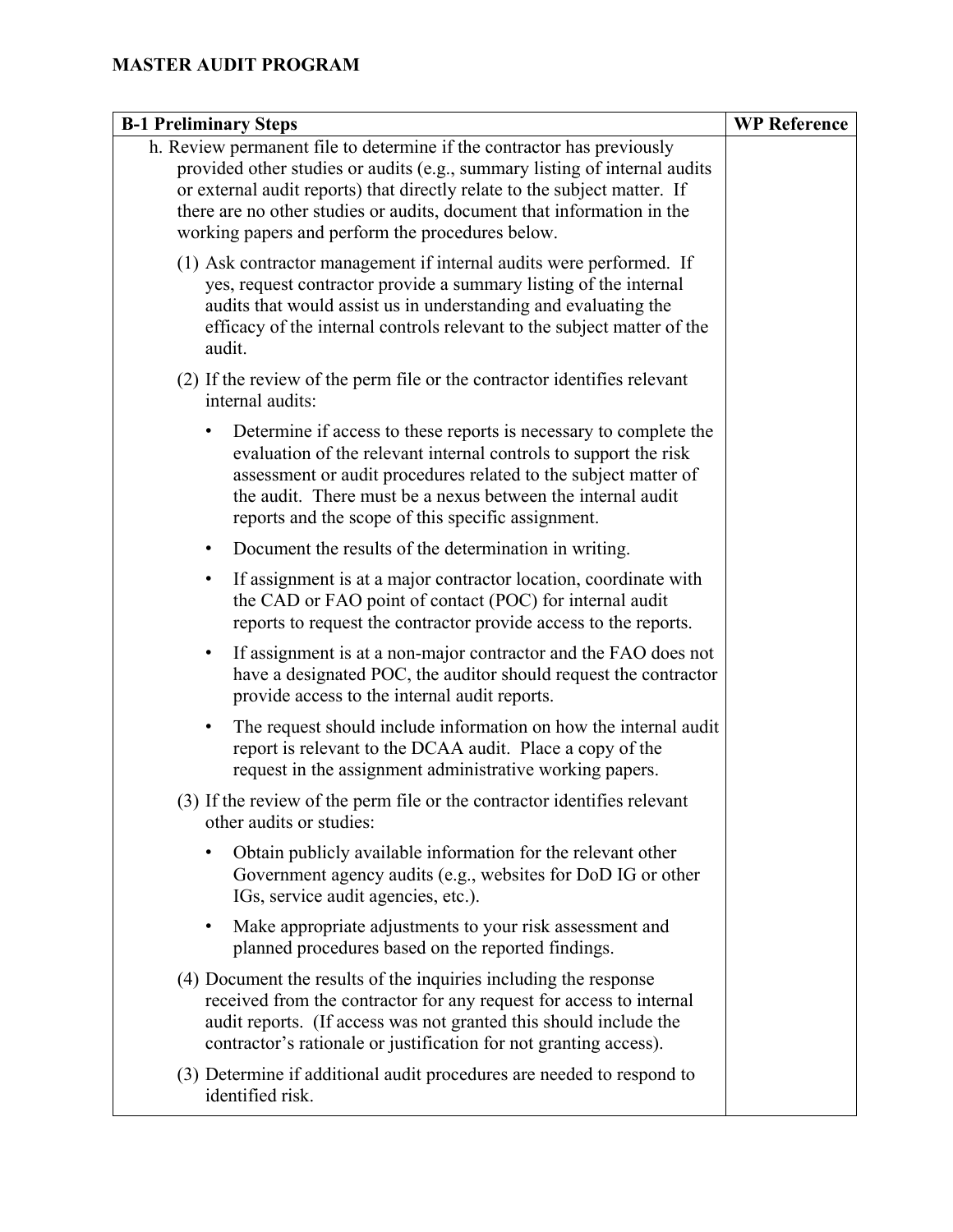| <b>B-1 Preliminary Steps</b>                                                                                                                                                                                                                                                                                  | <b>WP Reference</b> |
|---------------------------------------------------------------------------------------------------------------------------------------------------------------------------------------------------------------------------------------------------------------------------------------------------------------|---------------------|
| i. If appropriate, coordinate with the FAO technical specialist, CAD, and/or<br>regional specialist on matters of interpretation and policy.                                                                                                                                                                  |                     |
| j. Contact the contracting officer to ascertain any known concerns that will<br>impact the audit and adjust the audit scope and procedures accordingly.                                                                                                                                                       |                     |
| k. Notify the appropriate contracting officer of the commencement of the<br>risk assessment and that the expected completion date will be provided<br>in the formal acknowledgement once the risk assessment is complete.<br>The acknowledgement process should be performed in accordance with<br>CAM 4-104. |                     |
| 2. Entrance Conference and Preparation                                                                                                                                                                                                                                                                        |                     |
| a. Arrange and conduct an entrance conference covering the areas<br>highlighted in CAM 4-302 with particular emphasis on:                                                                                                                                                                                     |                     |
| (1) Requesting the contractor's explanation of the internal control<br>structure.                                                                                                                                                                                                                             |                     |
| (2) Identifying any changes made since the last audit and any changes<br>planned.                                                                                                                                                                                                                             |                     |
| (3) Obtaining an understanding of the contractor's monitoring process.                                                                                                                                                                                                                                        |                     |
| (4) Obtaining copies of all plan documents. Ensure we have copies of<br>the most recent documents.                                                                                                                                                                                                            |                     |
| (5) Identifying any weaknesses which may have been reported and<br>related follow-up actions. Request copies of any internal or external<br>audit reports regarding costs of deferred compensation. If<br>applicable, include a follow up with contractor management on:                                      |                     |
| corrective actions that address previous DCAA audit findings<br>and recommendations,                                                                                                                                                                                                                          |                     |
| • other studies or audits that impact the subject matter.                                                                                                                                                                                                                                                     |                     |
| b. If relying on the work of others follow the procedures in CAM 4-1000.                                                                                                                                                                                                                                      |                     |
| c. Issue a notification letter to the contractor regarding the audit in<br>accordance with CAM 4-302.3.                                                                                                                                                                                                       |                     |
| 3. Risk Assessment                                                                                                                                                                                                                                                                                            |                     |
| a. Using the framework and the guidelines in WP B-2, obtain and document<br>an understanding of the contractor's internal controls that are relevant to<br>the audit. Auditors should be able to obtain a major portion of this<br>understanding during a walkthrough of the subject matter.                  |                     |
| b. Determine the following:                                                                                                                                                                                                                                                                                   |                     |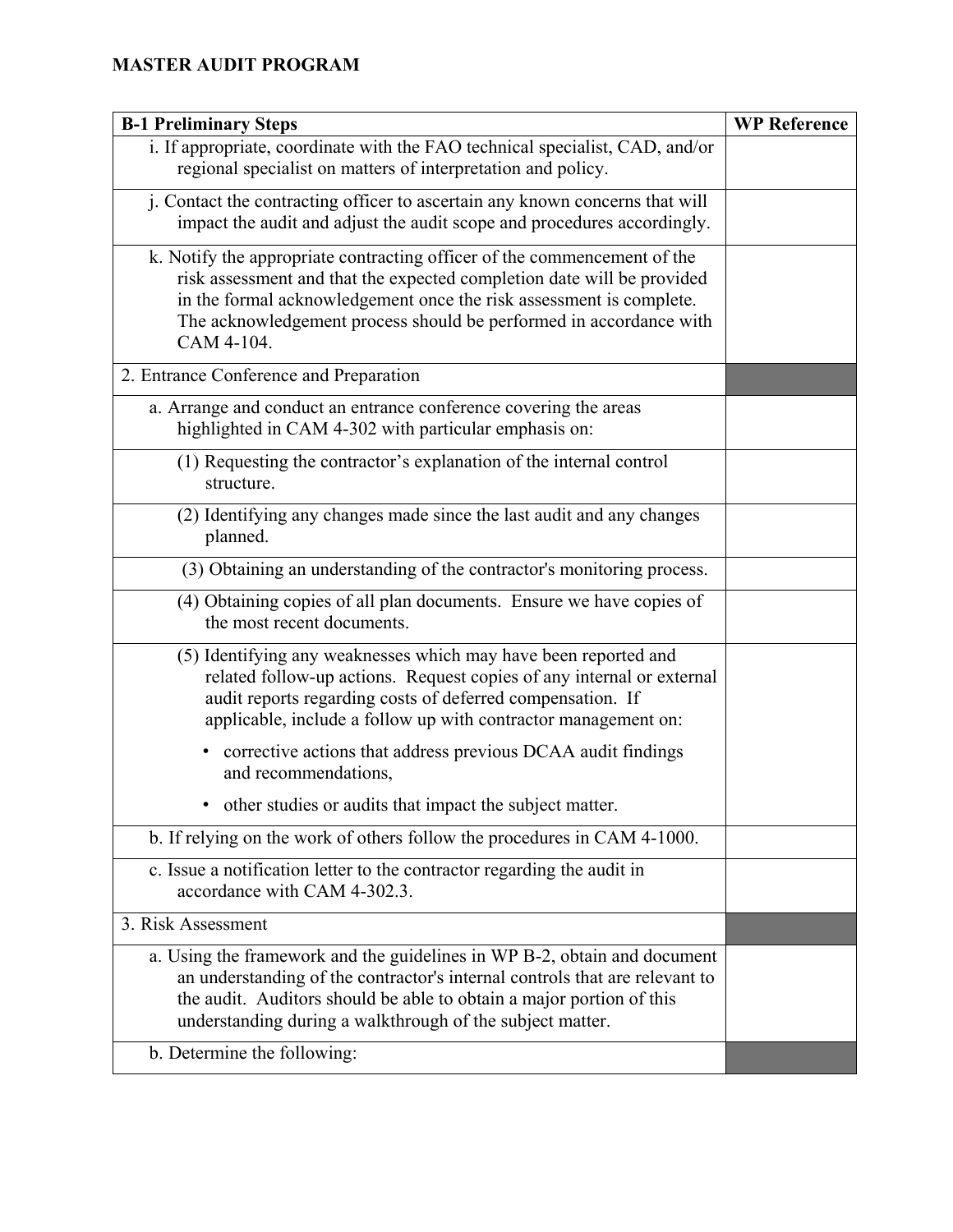| <b>B-1 Preliminary Steps</b>                                                                                                                                                                                                                                                                                                                                                                            | <b>WP Reference</b> |
|---------------------------------------------------------------------------------------------------------------------------------------------------------------------------------------------------------------------------------------------------------------------------------------------------------------------------------------------------------------------------------------------------------|---------------------|
| (1) The amounts and types of deferred compensation awards claimed<br>and/or currently provided to employees. Include open unaudited<br>contractor fiscal years, current fiscal year, and, if available,<br>budgeted years in this analysis. Suggested sources include incurred<br>cost submissions, forward pricing proposals, or financial statements.<br>Obtain contractor's budget for future years. |                     |
| (2) The Government participation by type of contract.                                                                                                                                                                                                                                                                                                                                                   |                     |
| (3) Significant cost accounts.                                                                                                                                                                                                                                                                                                                                                                          |                     |
| (4) Significant provisions of the standard.                                                                                                                                                                                                                                                                                                                                                             |                     |
| (5) The extent of transaction testing should be commensurate with audit<br>risk. If specific provisions of the standard are not applicable or are<br>immaterial, curtail the audit scope for them and document the<br>decision.                                                                                                                                                                         |                     |
| (6) Determine whether the contractor properly categorized its deferred<br>compensation and pension plans. For a plan to be a pension plan,<br>the official plan documents must offer the plan participants benefit<br>payments payable for life or benefits that are payable for life at the<br>option of the participants.                                                                             |                     |
| c. During the entrance conference, or other appropriate meeting, make<br>specific inquiries of contractor management and other appropriate<br>parties regarding the following:                                                                                                                                                                                                                          |                     |
| (1) Their knowledge of any actual, suspected, or alleged fraud or<br>noncompliance with laws and regulations affecting the period of<br>time corresponding to the subject matter under audit. (AT-C 205.32)                                                                                                                                                                                             |                     |
| (2) Whether any investigations or legal proceedings, that are significant<br>to the engagement objectives, have been initiated or are in process<br>with respect to the period of time corresponding to the subject<br>matter. (GAGAS 7.14)                                                                                                                                                             |                     |
| (3) The existence of other audits and studies (performed by other than<br>DCAA) that relate to the subject matter under audit. If yes, have the<br>contractor explain the audits and studies performed, any related<br>findings or recommendations, and any contractor corrective actions<br>taken. (GAGAS 7.13)                                                                                        |                     |
| Note: Specifically document in the working papers; the inquiries and<br>the corresponding responses as well as how the responses affect the<br>performance of the engagement.                                                                                                                                                                                                                           |                     |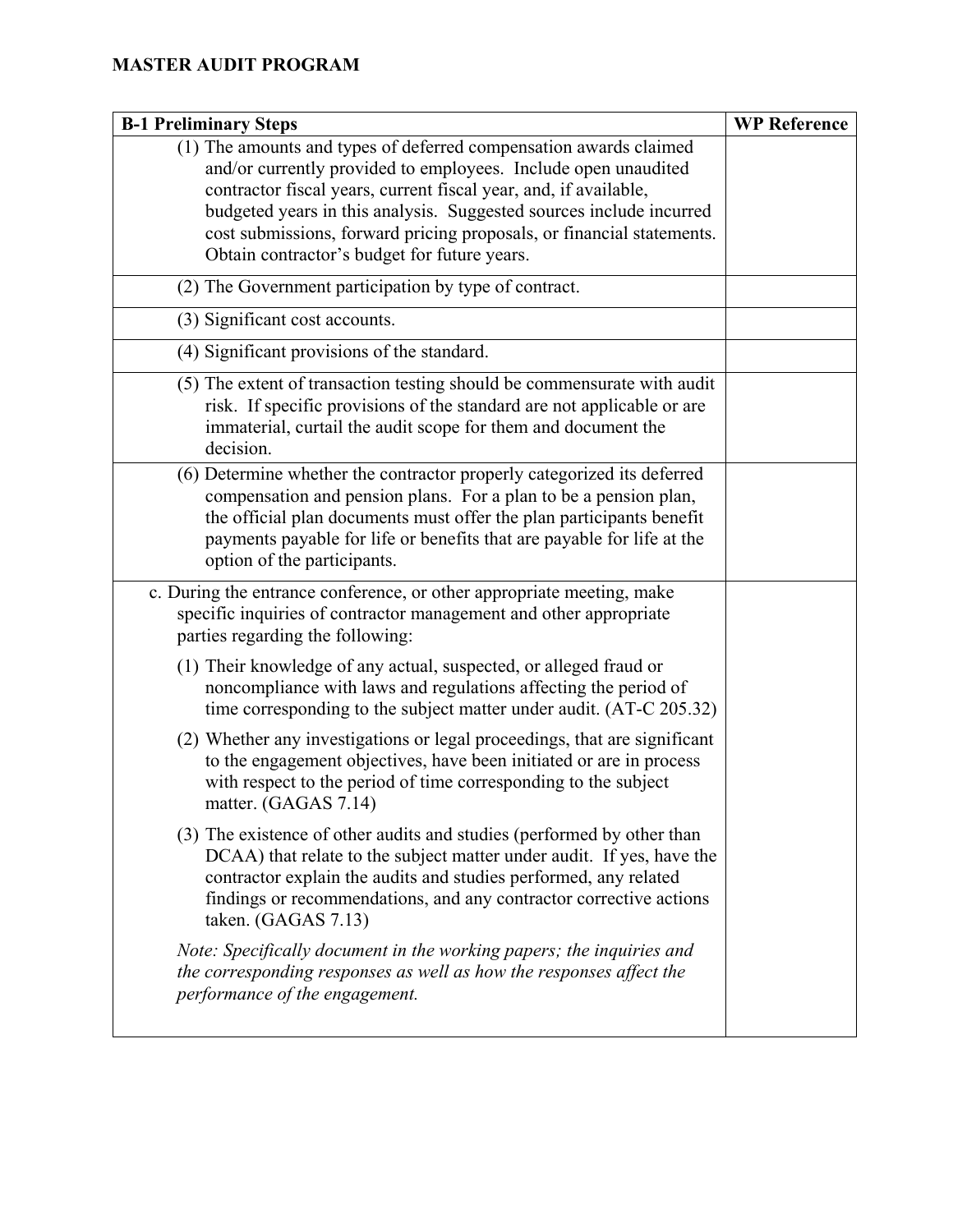| <b>B-1 Preliminary Steps</b>                                                                                                                                                                                                                                                                                                                                                                | <b>WP Reference</b> |
|---------------------------------------------------------------------------------------------------------------------------------------------------------------------------------------------------------------------------------------------------------------------------------------------------------------------------------------------------------------------------------------------|---------------------|
| d. Based on the team's understanding of the criteria, subject matter, and the<br>contractor and its environment, hold a planning meeting with the audit<br>team (at a minimum, Supervisor and Auditor) to discuss and identify<br>potential material noncompliances, whether due to error or fraud, that<br>could affect the subject matter.                                                |                     |
| The discussion should include:                                                                                                                                                                                                                                                                                                                                                              |                     |
| relevant prior audit experience (e.g., questioned cost, relevant<br>reported accounting system deficiencies),                                                                                                                                                                                                                                                                               |                     |
| relevant aspects of the contractor and its environment,<br>$\bullet$                                                                                                                                                                                                                                                                                                                        |                     |
| risk of material noncompliance due to fraud (e.g., the extent of<br>$\bullet$<br>financial incentives, pressures to meet budgetary and contractual<br>commitments, and opportunities to commit and conceal fraud).<br>Consider the fraud risk factors and scenarios presented in the DoD<br>OIG's webpage: Fraud Detection Resources for Auditors. Copy<br>link and paste into web browser, |                     |
| other known risk factors identified that could materially affect the<br>$\bullet$<br>subject matter, and                                                                                                                                                                                                                                                                                    |                     |
| the audit team's understanding of relevant key internal controls.                                                                                                                                                                                                                                                                                                                           |                     |
| Document the factors identified that increase the risk of material<br>noncompliance due to error or fraud that could affect the subject matter,<br>and design audit procedures to respond to the increased risk of material<br>noncompliance.                                                                                                                                               |                     |
| Communication among audit team members should continue as needed<br>throughout the audit regarding the risk of misstatement and<br>noncompliance due to error or fraud.                                                                                                                                                                                                                     |                     |
| e. From the information gathered in the preceding steps and using the<br>materiality criteria in 48 CFR 9903.305, assess the audit risk and<br>determine the scope of audit and extent of compliance testing to be<br>performed.                                                                                                                                                            |                     |
| f. Update the information in the permanent files as needed.                                                                                                                                                                                                                                                                                                                                 |                     |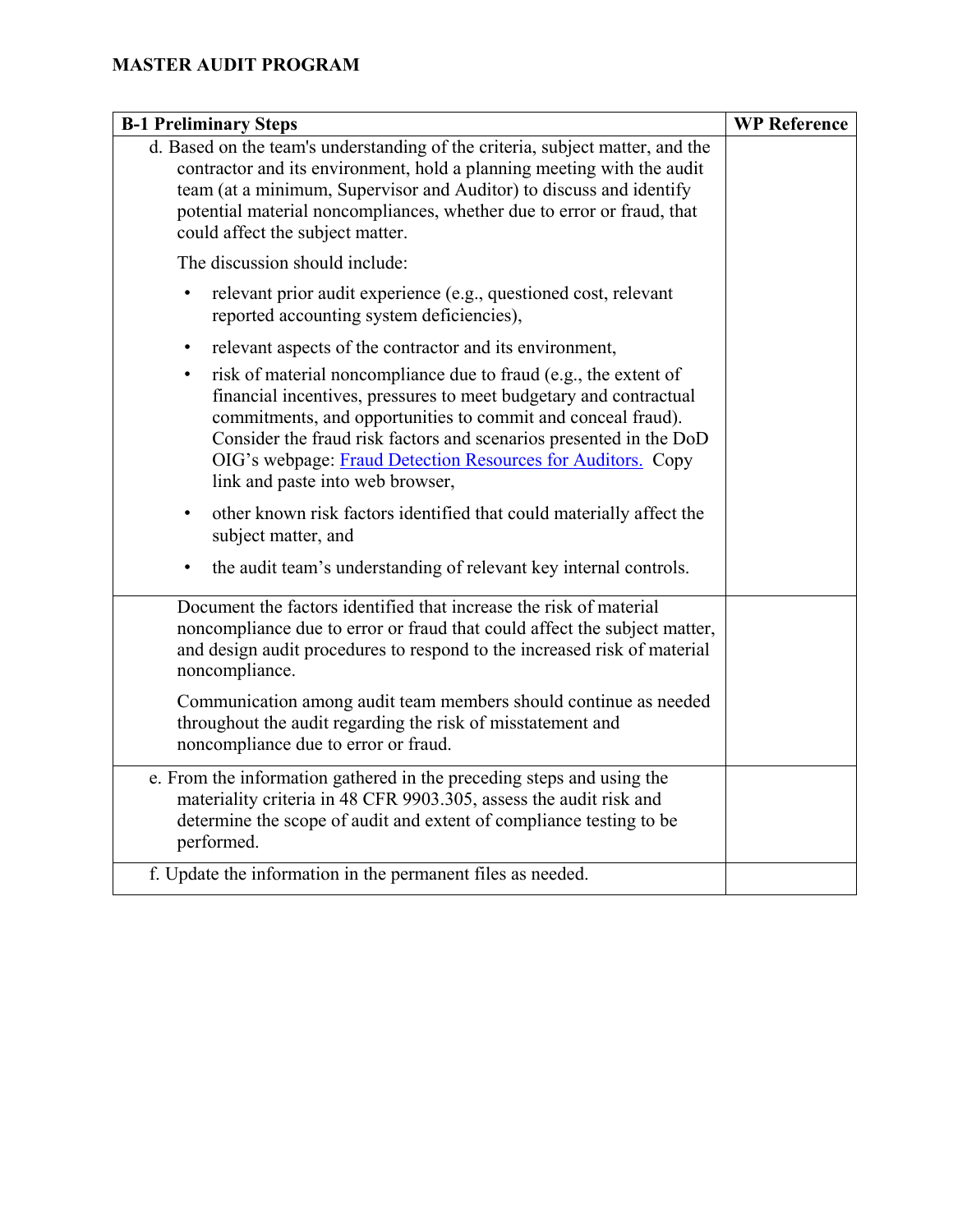| <b>C-1 Basic Requirements</b>                                                                                                                                                                                                                                                                                                                                                                        | <b>WP Reference</b> |
|------------------------------------------------------------------------------------------------------------------------------------------------------------------------------------------------------------------------------------------------------------------------------------------------------------------------------------------------------------------------------------------------------|---------------------|
| Version 7.0 dated July 2020                                                                                                                                                                                                                                                                                                                                                                          |                     |
| 1. For the plan(s) selected for examination, ensure that the plan documents on<br>hand are the most recent available. Confirm that the items covered in WP<br>D-1, E-1, and F-1 are detailed in the plan document.                                                                                                                                                                                   |                     |
| 2. To properly assign costs to the appropriate period, the facts and<br>circumstances of the award must be known. Ascertain the facts and<br>circumstances of the award. Determine if deferred compensation is<br>assigned to the cost accounting period in which the contractor incurs the<br>obligation. $(CAS 415.50(a))$ . An obligation exists when all of the following<br>conditions are met: |                     |
| a. there is a requirement to make future payment(s) which the contractor<br>cannot unilaterally avoid;                                                                                                                                                                                                                                                                                               |                     |
| b. the award is to be satisfied by a future payment of money, other assets,<br>etc.;                                                                                                                                                                                                                                                                                                                 |                     |
| c. the amount of the future payment can be measured with reasonable<br>accuracy;                                                                                                                                                                                                                                                                                                                     |                     |
| d. the recipient is known;                                                                                                                                                                                                                                                                                                                                                                           |                     |
| e. the terms of the award require certain events to occur before an employee<br>is entitled to receive the benefits, and there is a reasonable probability<br>that such events will occur (e.g., awards are made if certain production<br>levels are met and these production levels historically are reached<br>approximately 80 percent of the time);                                              |                     |
| f. for stock options, there is a reasonable probability that options ultimately<br>will be exercised.                                                                                                                                                                                                                                                                                                |                     |
| 3. Verify through examination of the award provisions that all applicable<br>conditions for establishing the obligation for compensation have been met<br>for those awards in which the entire cost is recognized in the year of award.                                                                                                                                                              |                     |
| 4. If no obligation is incurred prior to payment, verify that the deferred<br>compensation cost is recorded only when paid.                                                                                                                                                                                                                                                                          |                     |
| 5. Determine that the cost of each award is considered separately for purposes<br>of measuring and assigning costs to cost accounting periods. If the cost of<br>deferred compensation can be measured with reasonable accuracy on a<br>group basis, separate computations for each employee are not required<br>(CAS 415.50(c)).                                                                    |                     |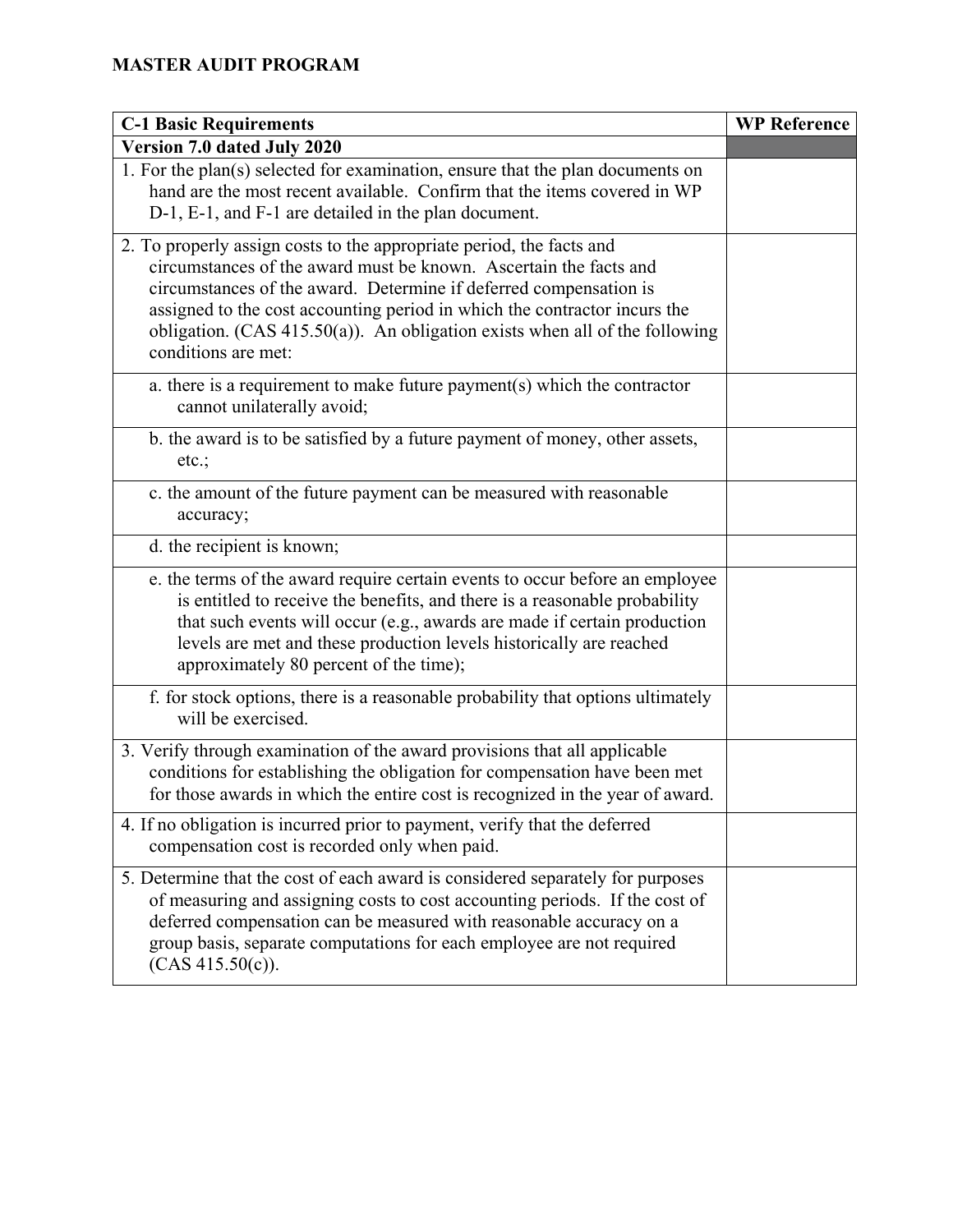| D-1 Compensation Paid In Money (Other than ESOPs)                                                                                                                                                                                                                                                                                                                                                                                                                                                                                            | <b>WP Reference</b> |
|----------------------------------------------------------------------------------------------------------------------------------------------------------------------------------------------------------------------------------------------------------------------------------------------------------------------------------------------------------------------------------------------------------------------------------------------------------------------------------------------------------------------------------------------|---------------------|
| Version 7.0 dated July 2020                                                                                                                                                                                                                                                                                                                                                                                                                                                                                                                  |                     |
| 1. Determine whether the deferred compensation paid in money is computed in<br>accordance with a, b, or c below. Evaluate each deferred compensation plan<br>to determine whether the payment of interest is required. For each plan that<br>provides for interest, check the contractor's annual interest cost calculation<br>to ascertain that only interest costs for which the rates are fixed or based on<br>specific indices have been accrued.                                                                                        |                     |
| a. If the award provides that the amount to be paid shall include the<br>principal of the award plus interest at a rate fixed at the date of award,<br>such interest shall be included in the computation of the amount of<br>future benefit (CAS $415.50(d)(1)$ ).                                                                                                                                                                                                                                                                          |                     |
| b. If the award provides for payment of principal plus interest at a rate not<br>fixed at the time of award but based on a specified index determinable<br>in each period, such interest shall be included in the computation of the<br>amount of future benefit. The interest rate used shall be the rate in<br>effect at the close of the period in which the cost is assignable.<br>Adjustments to cost shall be made in any period where actual rates vary<br>substantially from the rate used in the calculation (CAS $415.50(d)(2)$ ). |                     |
| c. If the award provides for payment of principal plus interest at a rate not<br>based on a specified index or not determinable each year:                                                                                                                                                                                                                                                                                                                                                                                                   |                     |
| (1) The cost for the principal of the award shall be the present value of<br>the future benefits and shall be assigned to the period in which the<br>employer incurs an obligation (CAS $415.50(d)(3)(i)$ ).                                                                                                                                                                                                                                                                                                                                 |                     |
| (2) The interest on such awards shall be assigned to the period in which<br>payment is made $(CAS 415.50(d)(3)(ii))$ .                                                                                                                                                                                                                                                                                                                                                                                                                       |                     |
| 2. Determine that awards based on future services are assigned to the periods of<br>current and future service based on the facts and circumstances of the award.<br>The cost for each period shall be the present value of future benefits<br>calculated as of the end of each period (CAS $415.50(d)(4)$ ).                                                                                                                                                                                                                                |                     |
| 3. Determine that the present value is based on the discount rate established by<br>the Secretary of the Treasury (CAS $415.50(d)(5)$ ).                                                                                                                                                                                                                                                                                                                                                                                                     |                     |
| 4. Where the award is made under a plan which requires irrevocable funding<br>(including interest) of future payments to employees, the amount assigned to<br>the period of the award is the amount irrevocably funded into the trust (CAS<br>$415.50(d)(6)$ ). Evaluate the deferred compensation plans and trust<br>provisions to determine if irrevocable funding is required. If so, verify that<br>the amount irrevocably funded is assigned to the cost accounting period in<br>which the funding occurs.                              |                     |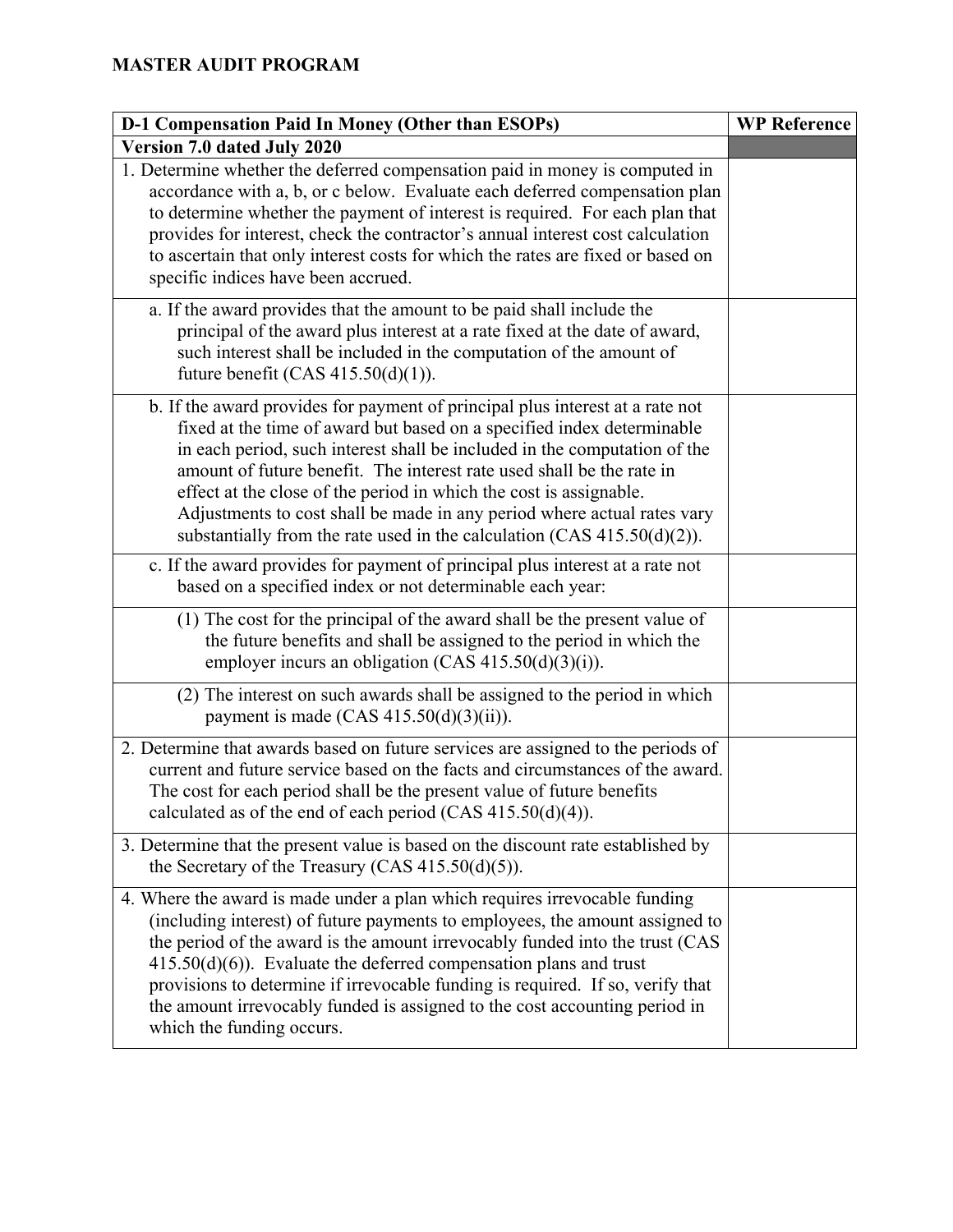| D-1 Compensation Paid In Money (Other than ESOPs)                                                                                                                                                                                                                                                                                                                                                                                                                                                                                                                                                                                                                           | <b>WP Reference</b> |
|-----------------------------------------------------------------------------------------------------------------------------------------------------------------------------------------------------------------------------------------------------------------------------------------------------------------------------------------------------------------------------------------------------------------------------------------------------------------------------------------------------------------------------------------------------------------------------------------------------------------------------------------------------------------------------|---------------------|
| 5. For small closely held contractors, if the amount is not funded, the<br>requirements of FAR 31.205-6(b)(2)(i) and (iv) apply. Compensation is<br>allowable to the extent it is reasonable for the personal services rendered<br>and does not constitute a distribution of profits. During incurred cost and/or<br>forward pricing proposal audits, auditors should verify that compensation is<br>not recognized in amounts exceeding those costs that are deductible as<br>compensation under the Internal Revenue Code and regulations under it. If<br>this step has not been performed in other audits, consider expanding the<br>scope of the audit to include this. |                     |
| 6. Any forfeiture which reduces the employer's obligation for payment of<br>deferred compensation shall be a reduction of contract costs in the period in<br>which the forfeiture occurs. Evaluate the contractor's policies and<br>procedures regarding reductions for forfeitures. Request the contractor to<br>provide documentation of its reviews/calculations of reductions for<br>forfeitures (CAS $415.50(d)(7)$ ).                                                                                                                                                                                                                                                 |                     |
| 7. Verify that the reduction was the amount of the award that was assigned to a<br>prior period, plus interest compounded annually, using the same Treasury<br>rate at the time the cost was assigned. For irrevocably funded plans, verify<br>that the reduction is the amount initially funded plus or minus a pro-rata<br>share of the gains and losses of the fund $(CAS 415.50(d)(7))$ .                                                                                                                                                                                                                                                                               |                     |
| 8. For group plans, evaluate estimated forfeitures, based on the contractor's past<br>experience and its future expectations. Verify the reasonableness of<br>estimated forfeitures. If the cost of deferred compensation for group plans is<br>determined to be greater than the amounts initially assigned because the<br>forfeiture was overestimated, verify that the additional cost attributable to<br>the incorrect estimate is assigned to the period when the revised costs<br>becomes known. $(CAS 415.50(d)(8))$ .                                                                                                                                               |                     |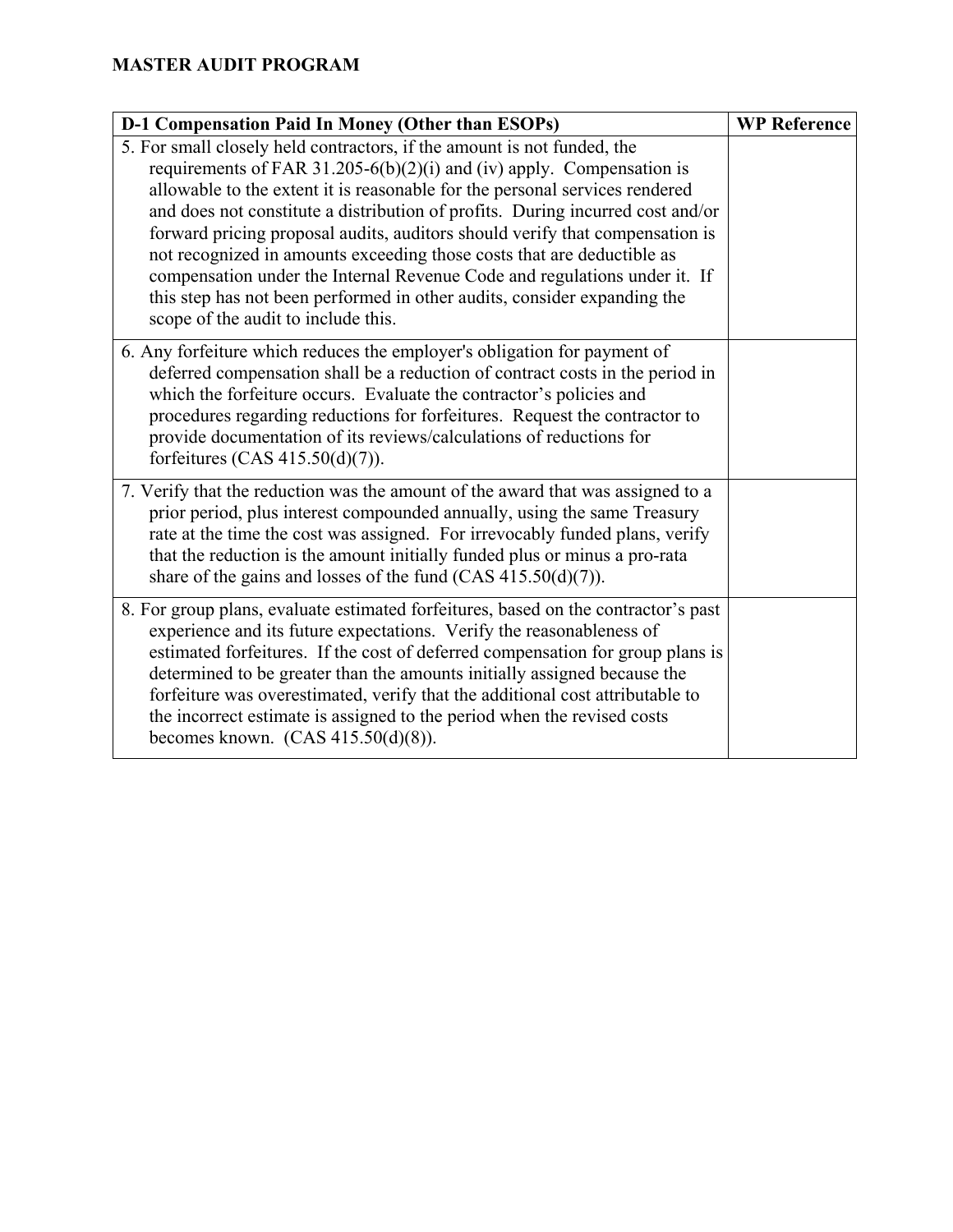| E-1 Compensation Paid in Other Than Money (Other than ESOPs)                                                                                                                                                                                                                                                                                                                                                                                                                                                                                                                                                                             | <b>WP Reference</b> |
|------------------------------------------------------------------------------------------------------------------------------------------------------------------------------------------------------------------------------------------------------------------------------------------------------------------------------------------------------------------------------------------------------------------------------------------------------------------------------------------------------------------------------------------------------------------------------------------------------------------------------------------|---------------------|
| Version 7.0 dated July 2020                                                                                                                                                                                                                                                                                                                                                                                                                                                                                                                                                                                                              |                     |
| 1. Obtain the contractor's support for the amounts recorded for compensation<br>paid in other than money.                                                                                                                                                                                                                                                                                                                                                                                                                                                                                                                                |                     |
| 2. For awards made in stock of the contractor, the cost of deferred<br>compensation for such awards shall be based on the market value of the<br>stock on the measurement date (CAS $415.50(e)(1)$ ).                                                                                                                                                                                                                                                                                                                                                                                                                                    |                     |
| a. The measurement date is the date the number of shares awarded becomes<br>known.                                                                                                                                                                                                                                                                                                                                                                                                                                                                                                                                                       |                     |
| b. The market value is indicated:                                                                                                                                                                                                                                                                                                                                                                                                                                                                                                                                                                                                        |                     |
| (1) By market quotations for stock publicly traded in substantial<br>quantities.                                                                                                                                                                                                                                                                                                                                                                                                                                                                                                                                                         |                     |
| (2) Independent appraisal evaluations for stock not publicly traded in<br>substantial quantities (e.g., closely held corporations). Determine if<br>the data used in making the valuation is current, accurate, and<br>complete and if the assumptions underlying the valuation are<br>reasonable. (For ESOPs stock evaluation, see Chapter 23 of the<br>Selected Areas of Cost Guidebook.)                                                                                                                                                                                                                                              |                     |
| 3. As part of incurred cost and/or forward pricing audits, auditors should verify<br>that unallowable plan costs are not included. Refer to FAR 31.2056(i) for<br>descriptions of unallowable deferred compensation costs. If this has not<br>been performed in other audits, consider expanding the scope of this audit to<br>evaluate for compliance with FAR Part 31.205-6(i).                                                                                                                                                                                                                                                        |                     |
| 4. For awards made in the form of options to employees to purchase stock of<br>the contractor, verify that the cost of deferred compensation of such award<br>is the amount by which the market value of the stock (as indicated by<br>market quotations) exceeds the option price multiplied by the number of<br>shares awarded on the measurement date. If the option price on the<br>measurement date is equal to or greater than the market value of the stock,<br>no cost shall be deemed to have been incurred for contract costing purposes<br>$(CAS 415.50(e)(2))$ . Verify that no costs were recorded in this<br>circumstance. |                     |
| 5. Evaluate the terms of an award of stock or stock options to determine if the<br>employee is required to perform future service in order to receive the stock<br>or to exercise the option. If so, verify that the cost of the deferred<br>compensation is appropriately assigned to the periods of current and future<br>service based on the facts and circumstances of the award. Verify that the<br>cost to be assigned is the value of the stock or stock option at the<br>measurement date. $(CAS 415.50(e)(3))$ .                                                                                                               |                     |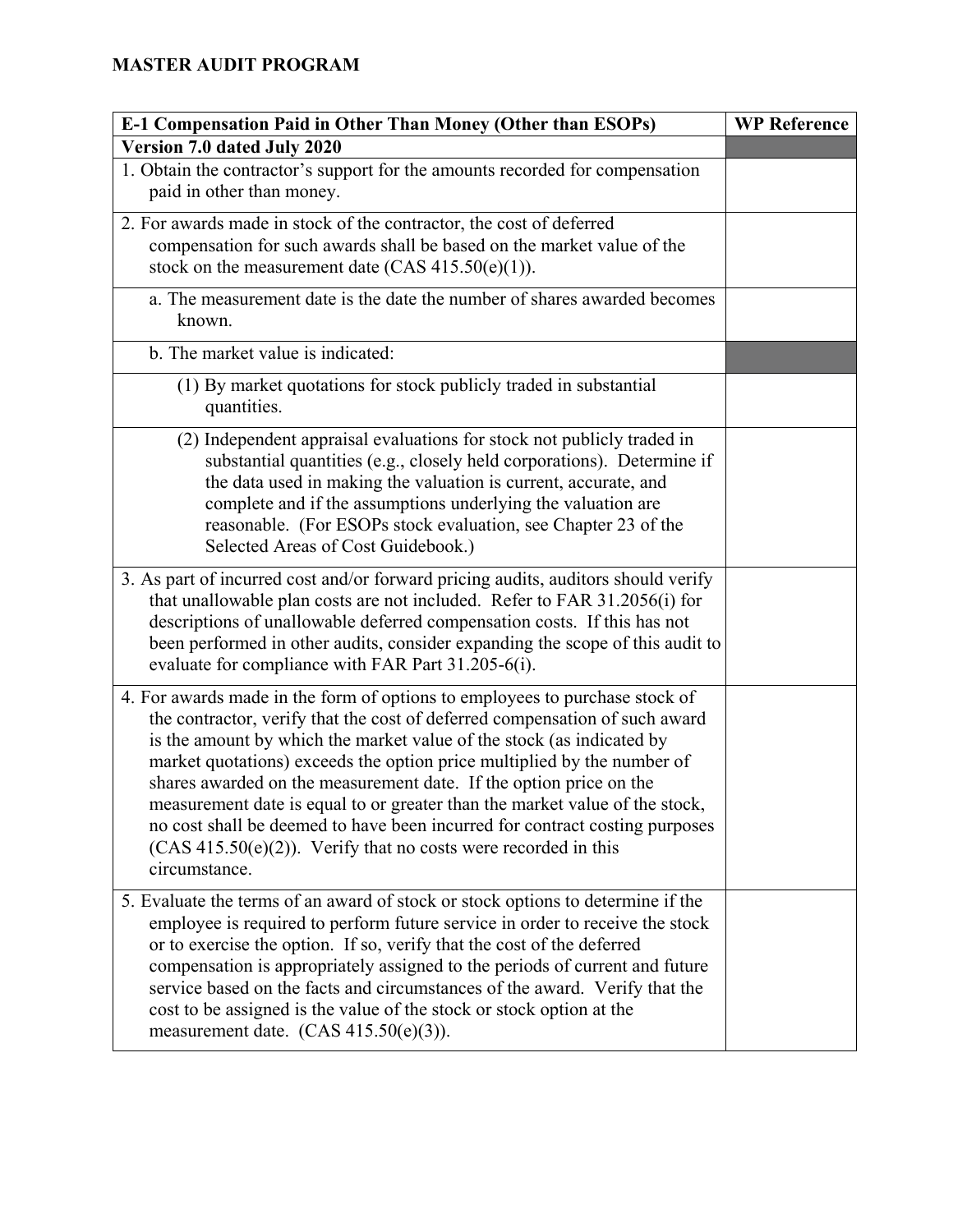| E-1 Compensation Paid in Other Than Money (Other than ESOPs)                                                                                                                                                                                                                                                                                                                                                                                                                                                                                                                                                                                                                                                                                                                                                                                                                                                                                                  | <b>WP Reference</b> |
|---------------------------------------------------------------------------------------------------------------------------------------------------------------------------------------------------------------------------------------------------------------------------------------------------------------------------------------------------------------------------------------------------------------------------------------------------------------------------------------------------------------------------------------------------------------------------------------------------------------------------------------------------------------------------------------------------------------------------------------------------------------------------------------------------------------------------------------------------------------------------------------------------------------------------------------------------------------|---------------------|
| 6. For an award made in the form of an asset other than cash, verify that the cost<br>of deferred compensation for such award is based on the market value<br>of the asset at the time the award is made. If a market value is not available,<br>verify that the fair value of the asset is used. $(CAS 415.50(e)(4))$ . Verify<br>that the claimed market value of the asset is supported by a valid appraisal<br>obtained from an outside source.                                                                                                                                                                                                                                                                                                                                                                                                                                                                                                           |                     |
| 7. If the terms of an award are made in the form of an asset other than cash or<br>require that the employee perform future service in order to receive the<br>asset, verify that the cost of the deferred compensation is appropriately<br>assigned to the periods of current and future service based on the facts and<br>circumstances of the award. $(CAS 415.50(e)(5))$ . Determine the facts and<br>circumstances of the award. Determine the basis on which the contractor<br>prorates costs between current and future periods. If the plans do not clearly<br>establish a basis for prorating costs between accounting periods, require the<br>contractor to support the proration. Evaluate the contractor's support for<br>reasonableness.                                                                                                                                                                                                         |                     |
| 8. Determine if the contractor has properly considered forfeitures. Evaluate the<br>contractor's policies and procedures regarding forfeitures. Obtain the<br>contractor's support for recorded/estimated forfeitures or its support for not<br>recording forfeitures. In computing the assignable cost for a period, any<br>forfeitures which reduce the employer's obligations for payment of deferred<br>compensation shall be a reduction of contract costs in the period in which<br>the forfeiture occurred. The amount of the reduction shall be equal to the<br>amount of the award that was assigned to a prior period, plus interest<br>compounded annually, using the Treasury rate that was in effect at the time<br>the cost was assigned. If the recipient of the award of stock options<br>voluntarily fails to exercise such options, such failure shall not constitute<br>forfeiture under provisions of the standard (CAS $415.50(e)(6)$ ). |                     |
| 9. Ascertain if the contractor's award is a noncompensatory award.<br>Noncompensatory stock option awards or other forms of stock purchase<br>plans meeting specified characteristics in CAS $415.50(e)(7)$ are not covered<br>by the standard, i.e.,:                                                                                                                                                                                                                                                                                                                                                                                                                                                                                                                                                                                                                                                                                                        |                     |
| a. Substantially all full-time employees meeting limited employment<br>qualifications may participate.                                                                                                                                                                                                                                                                                                                                                                                                                                                                                                                                                                                                                                                                                                                                                                                                                                                        |                     |
| b. Stock is offered to eligible employees equally or based on a uniform<br>percentage of salary or wages.                                                                                                                                                                                                                                                                                                                                                                                                                                                                                                                                                                                                                                                                                                                                                                                                                                                     |                     |
| c. An option or a purchase right must be exercised within a reasonable<br>period.                                                                                                                                                                                                                                                                                                                                                                                                                                                                                                                                                                                                                                                                                                                                                                                                                                                                             |                     |
| d. The discount from the market price of the stock is no greater than would<br>be reasonable in an offer of stock to stockholders or others.                                                                                                                                                                                                                                                                                                                                                                                                                                                                                                                                                                                                                                                                                                                                                                                                                  |                     |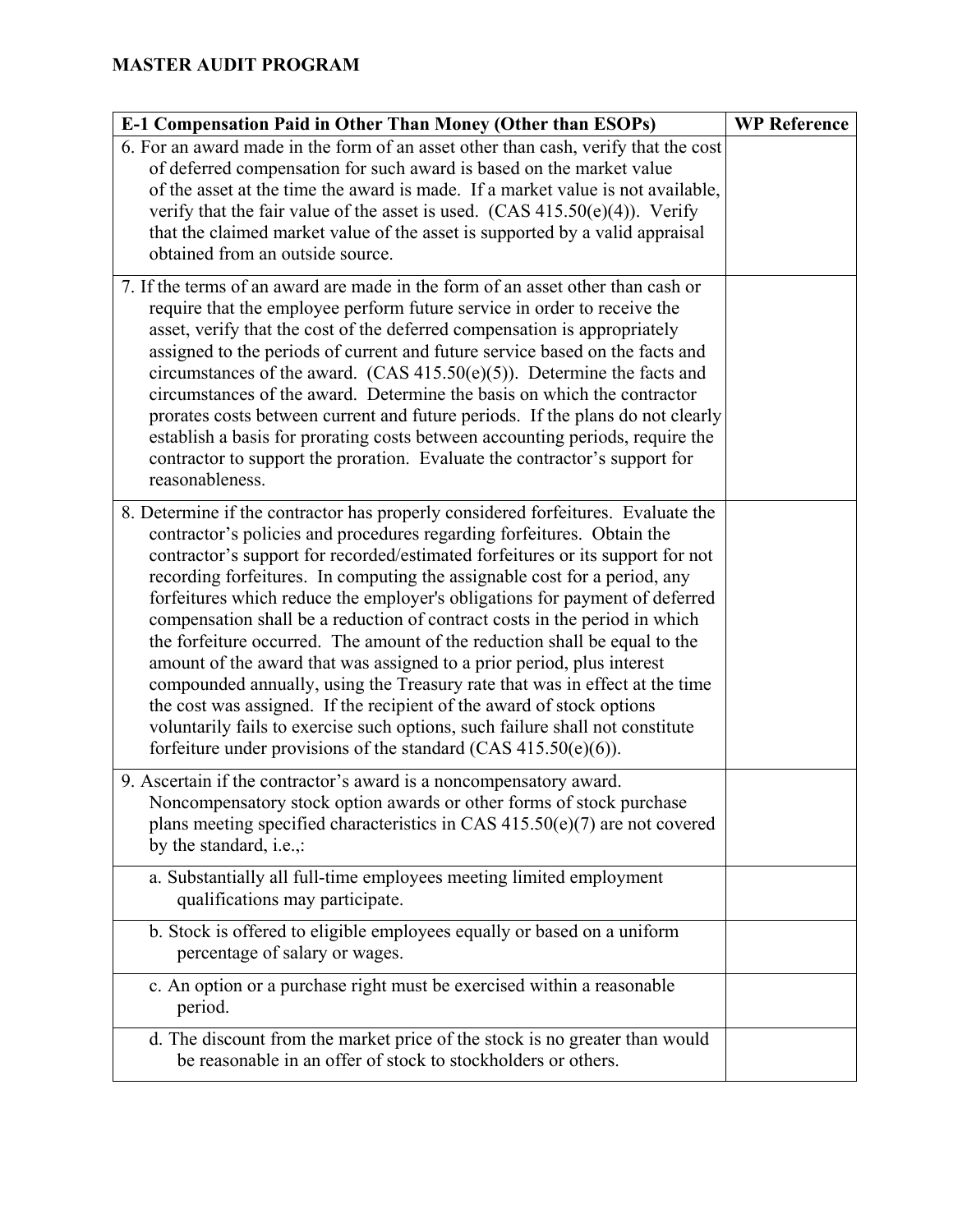| F-1 Employee Stock Ownership Plans (ESOPs)                                                                                                                                                                                                                                                                                                                                     | <b>WP Reference</b> |
|--------------------------------------------------------------------------------------------------------------------------------------------------------------------------------------------------------------------------------------------------------------------------------------------------------------------------------------------------------------------------------|---------------------|
| Version 7.0 dated July 2020                                                                                                                                                                                                                                                                                                                                                    |                     |
| 1. Determine if the contractor's cost is measured by the contractor's<br>contribution, including interest and dividends if applicable, to the ESOT<br>(CAS 415.50(f)(1)).                                                                                                                                                                                                      |                     |
| a. Determine if the contractor's cash contributions are measured consistent<br>with the applicable requirement below:                                                                                                                                                                                                                                                          |                     |
| (1) Under a non-leveraged ESOP, the contractor contributes cash to the<br>Employee Stock Ownership Trust – ESOT (entity responsible for<br>administering the ESOP) which purchases company stock with the<br>cash and distributes the stock to the participating employees'<br>accounts. Verify the claimed cost represents the contractor's cash<br>contribution to the ESOT. |                     |
| (2) Under a leveraged ESOP, the ESOT borrows money from a bank<br>and uses these funds to purchase company stock (refer to Chapter 23<br>of the Selected Areas of Cost Guidebook for additional<br>information). Verify the contractor's claimed cost represents its<br>contribution to the ESOT equal to the total amount of the principal<br>and interest on the loan.       |                     |
| (3) Verify that the contractor accounts for the interest and principal<br>portions of the ESOP financing as two separate components in the<br>accounting records and determine that the amounts are reasonable<br>and consistent with the loan agreement.                                                                                                                      |                     |
| b. Verify contributions made in the form of stock of the corporation or<br>property was measured based on the market value, or fair value if the<br>market is not available (CAS $415.50(f)(1)$ ). Definitions of market value<br>and fair value are provided at CAS $415.30(b)(1)$ and $a(3)$ , respectively.                                                                 |                     |
| 2. Determine if the cost of ESOPs is assigned to the cost accounting period in<br>which the contractor incurs an obligation to compensate the employee<br>$(CAS 415.50(f)(2))$ :                                                                                                                                                                                               |                     |
| a. Verify the contractor's contribution is assigned to a cost accounting<br>period only to the extent that the contribution, whether in cash or stock<br>or any combination thereof, is awarded to employees and allocated to<br>individual employee's accounts by the Federal tax deadline, including<br>permissible extensions.                                              |                     |
| b. Verify that stock or cash that is allocated to the individual employees'<br>accounts between the end of the cost accounting period and the tax<br>filing date for that period is assigned to the accounting period in which<br>the employee is awarded the stock or cash.                                                                                                   |                     |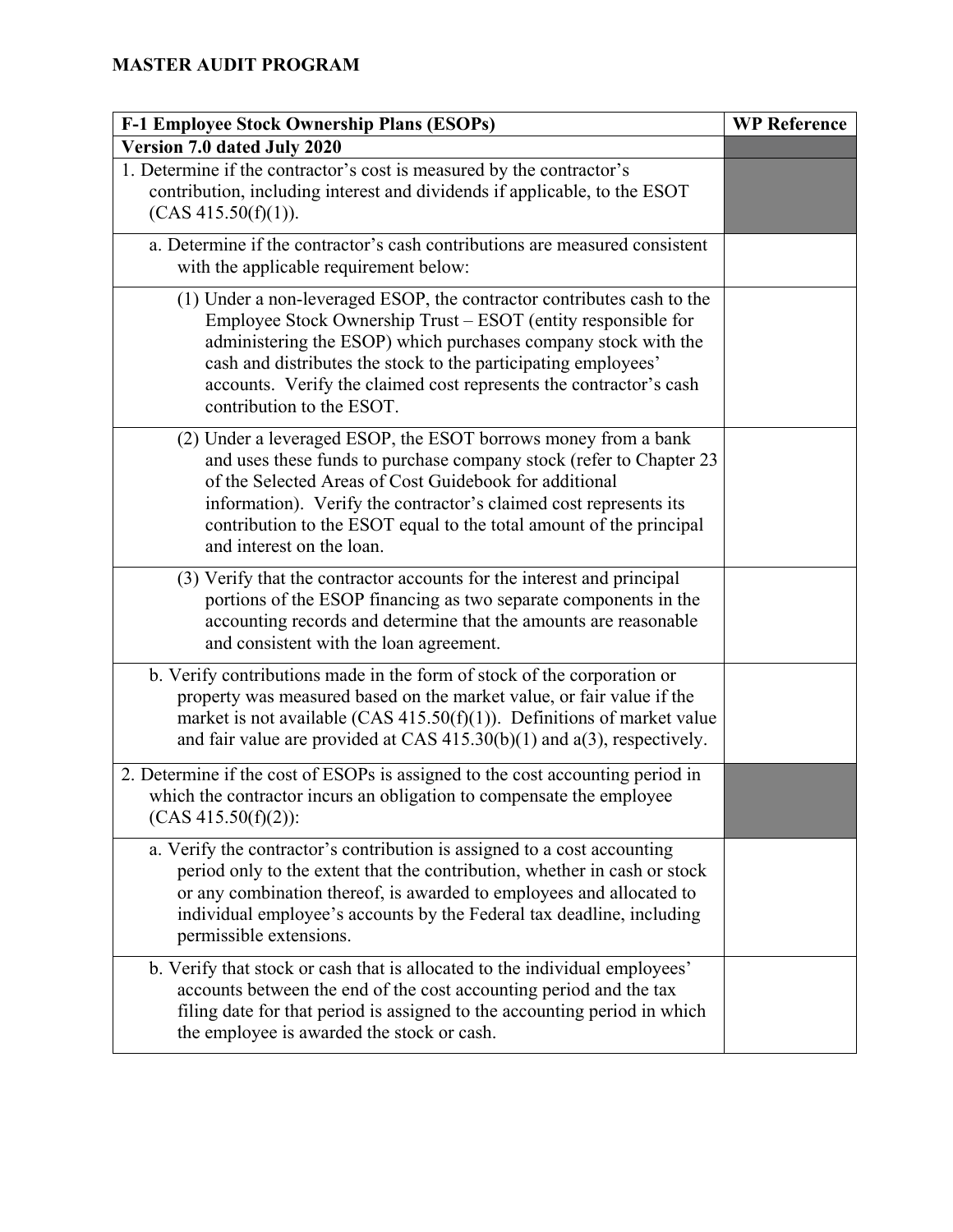| F-1 Employee Stock Ownership Plans (ESOPs)                                                                                                                                                                                                                                                                                                                                                                                                                    | <b>WP Reference</b> |
|---------------------------------------------------------------------------------------------------------------------------------------------------------------------------------------------------------------------------------------------------------------------------------------------------------------------------------------------------------------------------------------------------------------------------------------------------------------|---------------------|
| 3. Assess the reasonableness and allowability of contractor ESOP contributions<br>using the requirements of FAR 31.205-6. Refer to Chapter 23 of the<br>Selected Areas of Cost Guidebook for additional details.                                                                                                                                                                                                                                              |                     |
| a. Review the terms of the ESOP to determine if the plan provides<br>unreasonable compensation to certain employees or groups of<br>employees (FAR $31.205-6(a)$ and (b)).                                                                                                                                                                                                                                                                                    |                     |
| b. Determine if the contractor's contribution includes any dividend<br>payments or an amount calculated based on dividend payments. Such<br>amounts are unallowable (FAR 31.205-6(i)).                                                                                                                                                                                                                                                                        |                     |
| c. Confirm the annual ESOP contributions do not exceed the Internal<br>Revenue Service Code deductibility limits. Amounts in excess are<br>unallowable (FAR 31.205-6(q)(2)(iii)).                                                                                                                                                                                                                                                                             |                     |
| d. When the contribution is in the form of cash, evaluate the price paid by<br>the ESOT for stock. Any price paid in excess of fair value is<br>unallowable. If the ESOT purchases the stock with borrowed funds, the<br>contractor's cash contributions necessary to cover the ESOT loan<br>(principal and interest) that are attributable to the excess price should be<br>questioned pro rata during the loan repayment period (FAR<br>$31.2056q(2)(v)$ ). |                     |
| e. When the contribution is in the form of stock, verify that the value of the<br>contribution is limited to the fair market value of the stock on the dates<br>that title is effectively transferred to the trust (FAR 31.2056(q)(2)(iv)).                                                                                                                                                                                                                   |                     |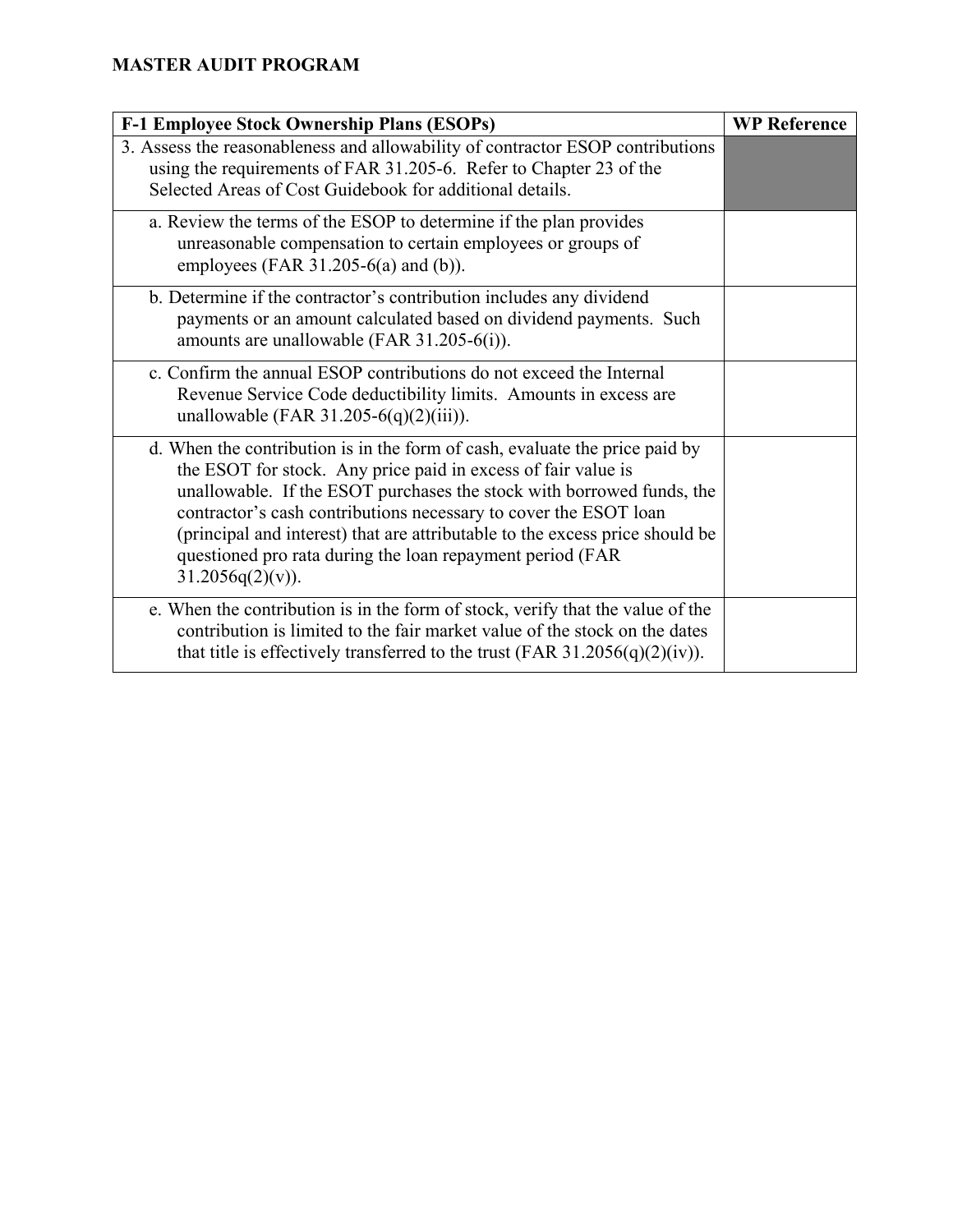| <b>A-1 Concluding Steps</b>                                                                                                                                                                                                                                                                                                                                                                                                                                                                                                                                                                                                                                                                                                                                                                                                                                                                                                                                                                                                                                                                                                                                                                                                                                                                                                                                                                                                                                                  | <b>WP Reference</b> |
|------------------------------------------------------------------------------------------------------------------------------------------------------------------------------------------------------------------------------------------------------------------------------------------------------------------------------------------------------------------------------------------------------------------------------------------------------------------------------------------------------------------------------------------------------------------------------------------------------------------------------------------------------------------------------------------------------------------------------------------------------------------------------------------------------------------------------------------------------------------------------------------------------------------------------------------------------------------------------------------------------------------------------------------------------------------------------------------------------------------------------------------------------------------------------------------------------------------------------------------------------------------------------------------------------------------------------------------------------------------------------------------------------------------------------------------------------------------------------|---------------------|
| Version 7.0 dated July 2020                                                                                                                                                                                                                                                                                                                                                                                                                                                                                                                                                                                                                                                                                                                                                                                                                                                                                                                                                                                                                                                                                                                                                                                                                                                                                                                                                                                                                                                  |                     |
| 1. Summarize and document the results of audit.                                                                                                                                                                                                                                                                                                                                                                                                                                                                                                                                                                                                                                                                                                                                                                                                                                                                                                                                                                                                                                                                                                                                                                                                                                                                                                                                                                                                                              |                     |
| 2. Discuss the audit results with the supervisor and, if applicable the technical<br>specialist. The auditor should only report those noncompliances which are<br>considered material (see CAM 8-302.7). Coordinate significant or unusual<br>issues with the CFAO, FAO Manager, and if applicable, with the CAD<br>network (see CAM 8-302.4 and 8-302.6). Coordination should be both<br>before and after discussion of audit results with the contractor. The CFAO<br>should be apprised of noncompliance matters at the earliest possible date.<br>Note: If a noncompliance is considered immaterial, but could become<br>material if circumstances change, notify the CFAO through a memorandum.<br>The memorandum will include a Statement of Condition and<br>Recommendation (SOCAR) and provide the CFAO with sufficient<br>information to understand the condition and the severity of the CAS<br>noncompliance. The only exception to issuing a memorandum is if the audit<br>report includes a material noncompliance $(s)$ . When a material<br>noncompliance is reported, the immaterial noncompliance will be reported<br>in a separate exhibit to the report titled "Noncompliance that Warrants<br>Attention of the Cognizant Federal Agency Official." Reference to the<br>exhibit for the immaterial noncompliance will be in the Executive Summary,<br>but will not be included in the Basis of Opinion section, as it is not a<br>material noncompliance. |                     |
| 3. Prepare draft audit report (and memorandum, if applicable). If the audit<br>scope was limited to a certain $area(s)$ of the contractor's accounting<br>practices, modify the subject matter stated in the Report On (from WP A01)<br>and Opinion (from WP A) section of the report, as necessary, so that they<br>clearly identify the limited areas audited.                                                                                                                                                                                                                                                                                                                                                                                                                                                                                                                                                                                                                                                                                                                                                                                                                                                                                                                                                                                                                                                                                                             |                     |
| 4. If a material weakness or significant internal control deficiency is detected<br>during the course of this audit, ensure that the findings have been fully<br>developed to determine if a significant deficiency in compliance with the<br>DFARS 252.242-7006 criteria exists. If so, open a Business System<br>Deficiency assignment (Activity Code 11090) to report the deficiency and<br>submit it to the contractor for comment.                                                                                                                                                                                                                                                                                                                                                                                                                                                                                                                                                                                                                                                                                                                                                                                                                                                                                                                                                                                                                                      |                     |
| 5. Hold an exit conference with the contractor and provide a draft report (and<br>memorandum, if applicable) to the contractor for comments in accordance<br>with CAM 4-304. Obtain supervisory review, and management review if<br>required, of the working papers and draft audit results section of the audit<br>report (and memorandum, if applicable) before discussion with the<br>contractor.                                                                                                                                                                                                                                                                                                                                                                                                                                                                                                                                                                                                                                                                                                                                                                                                                                                                                                                                                                                                                                                                         |                     |
| 6. Finalize audit report (and memorandum, if applicable) incorporating the<br>contractor's reaction and auditor's response, if applicable.                                                                                                                                                                                                                                                                                                                                                                                                                                                                                                                                                                                                                                                                                                                                                                                                                                                                                                                                                                                                                                                                                                                                                                                                                                                                                                                                   |                     |